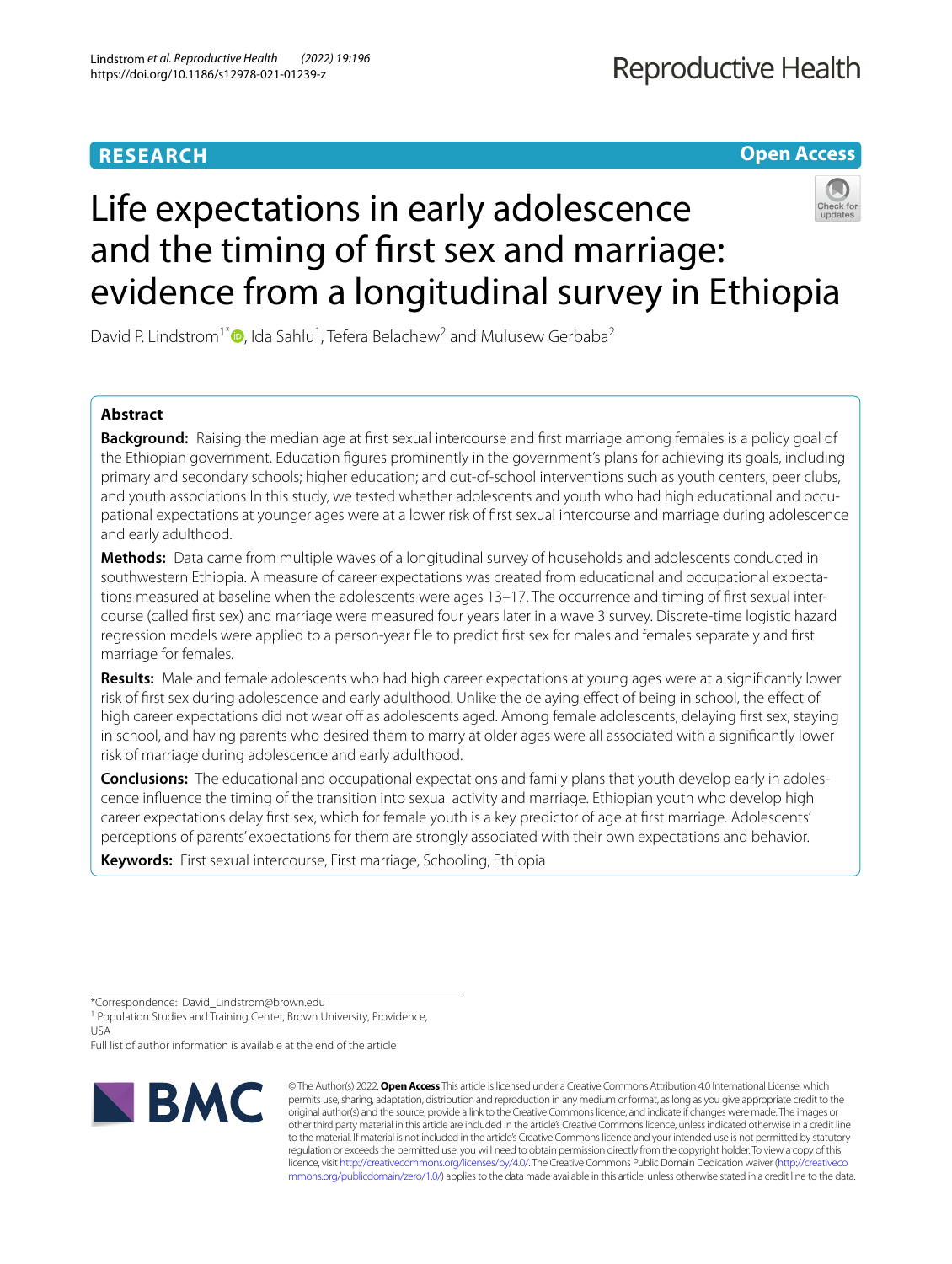# **Plain Language summary**

Raising the median age of their frst heterosexual intercourse, or frst sex, and marriage for females is a policy goal of the Ethiopian government. Research in Africa has found evidence of a positive association between higher levels of completed schooling and older ages at frst sex and marriage among females. A substantial body of research conducted in the United States shows that youth who develop high educational and occupational expectations at young ages also tend to delay frst sex and marriage. High expectations motivate youth to stay in school longer and avoid behaviors, such as early sex and marriage, that put their goals at risk. Evidence of a similar association in Ethiopia, however, has been lacking because of the scarcity of longitudinal data. In this study, we used data from the Jimma Longitudinal Family Survey of Youth conducted in southwestern Ethiopia to examine the impact of early career expectations and marriage plans on the risk of frst sex during adolescence among male and female youth and on the risk of frst marriage during adolescence among females. Using discrete-time logistic hazard regression models, we found that adolescents who had high career expectations at ages 13–17 were signifcantly less likely to have their frst sexual intercourse over the following four years. We also found that the protective effects of being in school on delaying first sex wore off with time, but the effect of high career expectations persisted. Finally, we found that parents' desire for an older age at marriage for their daughters had a signifcant delaying efect on daughter's marriage.

# **Background**

Ethiopia is a young nation with close to 40% of the estimated population of 115 million between the ages of 10 and 24 [[1](#page-12-0)]. Although women's age at marriage has risen among recent cohorts, it remains relatively low. Among women ages 25–49, the median age at frst marriage is 17.1 years and the median age at frst heterosexual intercourse, or first sex, is 16.6 years  $[2]$  $[2]$ . The recent National Adolescent and Youth Health Strategy 2016–2020 of the Ethiopian government identifes raising the median age at frst sex and frst marriage among females to 18 years or above as one of its outcome targets [\[3\]](#page-12-2). Education including primary and secondary schools; higher education; and out-of-school interventions such as youth centers, peer clubs, and youth associations—fgures prominently in the government's plans for achieving its goals. The emphasis on early-life interventions is in line with the government's identifcation of the life-course approach as one of the guiding principles in its strate-gic framework [\[3](#page-12-2)]. The life-course approach emphasizes the important infuence of early events, experiences, and contexts on choices, behaviors, and life chances at older ages. Most studies on age at frst sex and frst marriage use retrospective data from cross-sectional surveys that make it difficult to establish a causal relationship between early life experiences, expectations, and later behaviors. In this study, we use longitudinal survey data collected from a cohort of youth in southwestern Ethiopia to assess the infuence of life expectations, experiences, and family context measured in early adolescence on the risk of frst sex and frst marriage during the adolescent and early adult years. We provide evidence that youth who had higher career expectations at young ages tended to delay frst sex and marriage, even after taking into account the protective efects of being in school.

School is a highly infuential institutional setting that shapes the life course of youth. A positive relationship between years of schooling and age at frst sex and frst marriage is well documented in the demographic literature  $[4-8]$  $[4-8]$  $[4-8]$ . Part of the effect of education on delaying sexual initiation and marriage results from being a student. The role incompatibility hypothesis argues that the sequencing of age-appropriate roles in the early life course is strongly regulated by social norms and institutional rules and regulations [[9\]](#page-12-5). In most societies, schooling, especially at the primary and secondary levels, is viewed as preparing children and youth for adult roles and responsibilities. Being a student is often considered incompatible with being married and taking on marital and parental roles. Indeed, in many African countries, girls who become pregnant are required to leave school  $[10]$  $[10]$ . Keeping adolescents in school longer, however, is not always equally efective in delaying sexual initiation for male and female youth, especially at older adolescent ages. Meekers and Ahmed [[11\]](#page-12-7) for example, found in a study of urban youth in Botswana that being in school reduced the risk of being sexually active among female adolescents ages 13–18 but had no efect on males.

Schooling exposes youth, and especially girls, to an expanded range of life opportunities and choices as alternatives to early marriage and traditional gender roles [[12\]](#page-12-8). Pursuing professional occupations and jobs in the modern sector of the economy requires higher levels of education and hence that youth remain in school at ages when marriage traditionally occurs. The opportunity cost perspective focuses on the incompatibility between meeting the time demands of attaining higher levels of schooling and early work experience and the demands of marriage and parenthood  $[13]$  $[13]$ . Implicit in the approach is the importance of aspirations as a motivation for staying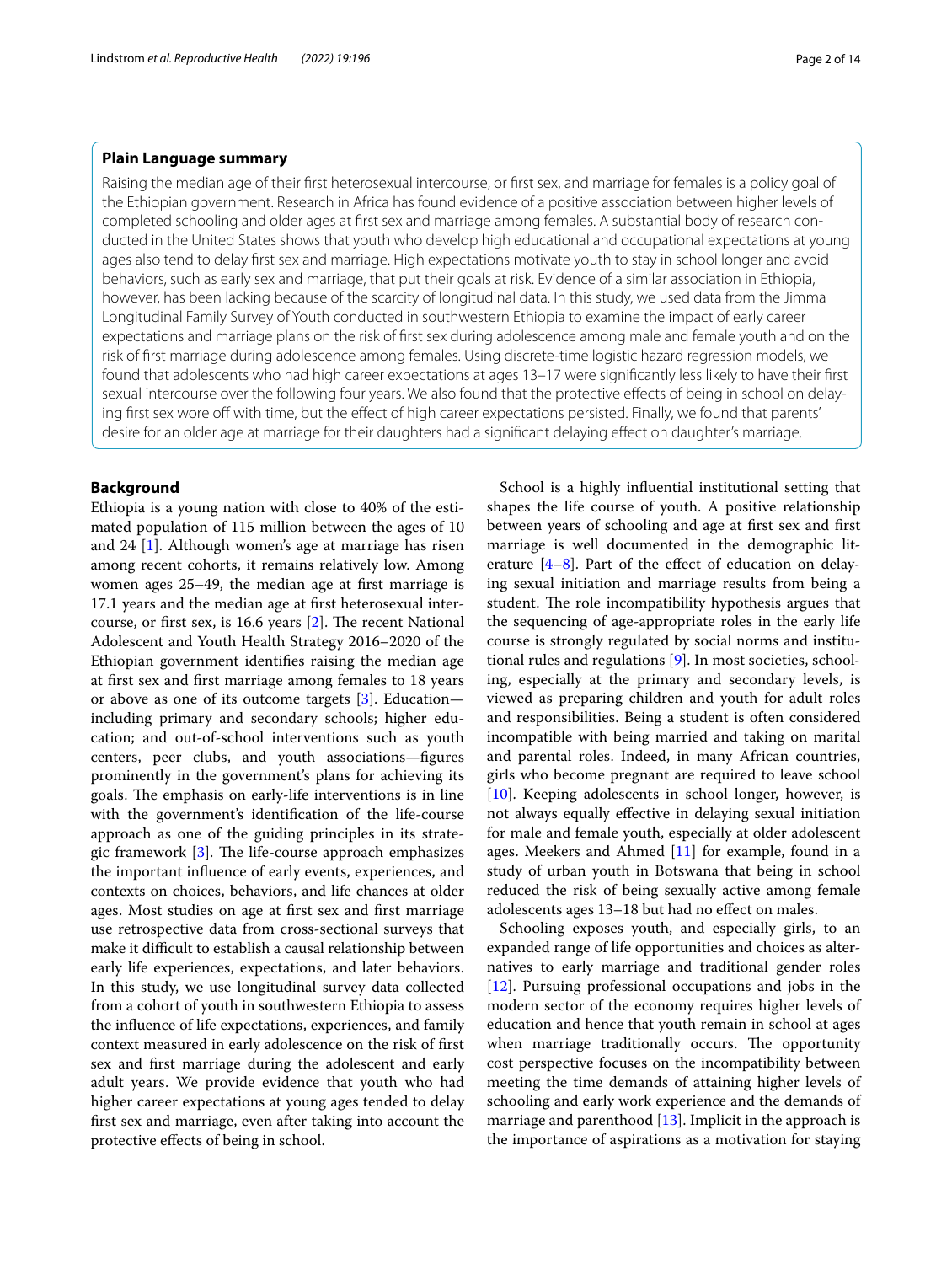|                       | Household survey | <b>Adolescent surveys</b>          |                                    |                                   |  |  |
|-----------------------|------------------|------------------------------------|------------------------------------|-----------------------------------|--|--|
|                       | Wave 1 2005-2006 | Wave 1 2005-2006 ages<br>$13 - 17$ | Wave 2 2006-2007 ages<br>$14 - 18$ | Wave 3<br>2009-2010<br>ages 17-21 |  |  |
| Respondents           | 99.9%            | 98.9%                              | 91.8%                              | 72.7%                             |  |  |
| Nonrespondents        |                  | 0.1%                               | 6.2%                               | 25.4%                             |  |  |
| Refusals              | 0.1%             | 1.0%                               | 2.0%                               | 1.9%                              |  |  |
| Total                 | 100.0%           | 100.0%                             | 100.0%                             | 100.0%                            |  |  |
| Effective sample size | 3700             | 2107                               | 2104                               | 2102                              |  |  |

<span id="page-2-0"></span>**Table 1** Response rates for baseline household and wave 1–3 adolescent surveys, JLFSY, 2005–2010

Efective sample size excludes subjects who were disabled or died

in school. Youth with high educational and occupational aspirations recognize that early marriage reduces the chances of school progression and ultimately the attainment of higher status occupations.

Research on adolescents in the United States has explored the impact of early career and family plans on age at marriage. Vesely et al. [\[14](#page-12-10)] found that youth with higher future aspirations were less likely to have had frst sex, and Lauritsen [[15\]](#page-12-11) found that high educational aspirations were associated with lower levels of sexual activity among White youth but not among Black youth. Hockaday et al. [\[16\]](#page-12-12) found that adolescent girls with high educational expectations and life aspirations were at a lower risk of pregnancy. Vernon et al. [[17\]](#page-12-13) found that adolescent girls with lower expectations about future jobs were at a higher risk of early pregnancy. Other studies found that high educational expectations among female youth were associated with postponement of childbearing [\[16](#page-12-12), [18\]](#page-12-14), as were higher educational and occupational aspirations [\[19](#page-12-15)].

Research on the infuence of early educational and occupational aspirations and expectations on the initiation of sexual activity and entry into marriage provides compelling evidence that youth who develop high aspirations and future life plans tend to transition into sexual activity and marriage at older ages. However, this research is based primarily on the U.S. experience. Very little is known about the infuence of early career aspirations and expectations on age at frst sex and marriage in the African context, where the expansion of educational opportunities beyond the primary level is relatively new and occupational opportunities in the modern sector are more limited. In addition to the constraints on educational and job opportunities that boys face, many girls face low expectations at home and gender discrimination at school and in the labor market, all of which raise doubts about the infuence of early expectations on outcomes at older ages.

# **Methods**

# **Study design**

Our analysis uses multiple waves of data from the Jimma Longitudinal Family Survey of Youth (JLFSY) conducted in southwestern Ethiopia  $[20]$  $[20]$ . The JLFSY employed a multistage stratifed, cluster sample design to randomly sample households from six neighborhoods in the city of Jimma (population 120,000), three nearby market towns, and nine rural areas adjacent to the towns. The neighborhoods in the city of Jimma were randomly selected with selection probabilities proportionate to size. The market towns were purposively selected to provide variation in economic structure. In the six neighborhoods in Jimma, a street-by-street enumeration of all households was conducted to construct a sampling frame. In the three towns and rural communities, household registration lists maintained by the local authorities were used as sampling frames after a random spot check confrmed the completeness of the lists.

A baseline household survey was completed in 2005– 2006 with 3695 households. Up to one boy and one girl ages 13–17 were selected from each of the sampled households for participation in multiple waves of an adolescent survey. In households with more than one eligible adolescent of the same gender, a Kish table was used to randomly select one of them. Sampled youth were approximately uniformly distributed from ages 13 to 15, with the relative percentages dropping at ages 16 and 17 as youth left the household for marriage or migration. A baseline adolescent survey was completed several months after the household survey with 2084 adolescents. Interviewers were recruited from the study area and were required to have a minimum of 12 years of completed schooling and be fuent in the two dominant local languages, Amharic and Afan Oromo, and in English. Versions of the survey questionnaires were printed in Amharic and Afan Oromo. The adolescent interviews were conducted by an interviewer of the same gender as the adolescent and in a private space inside or near the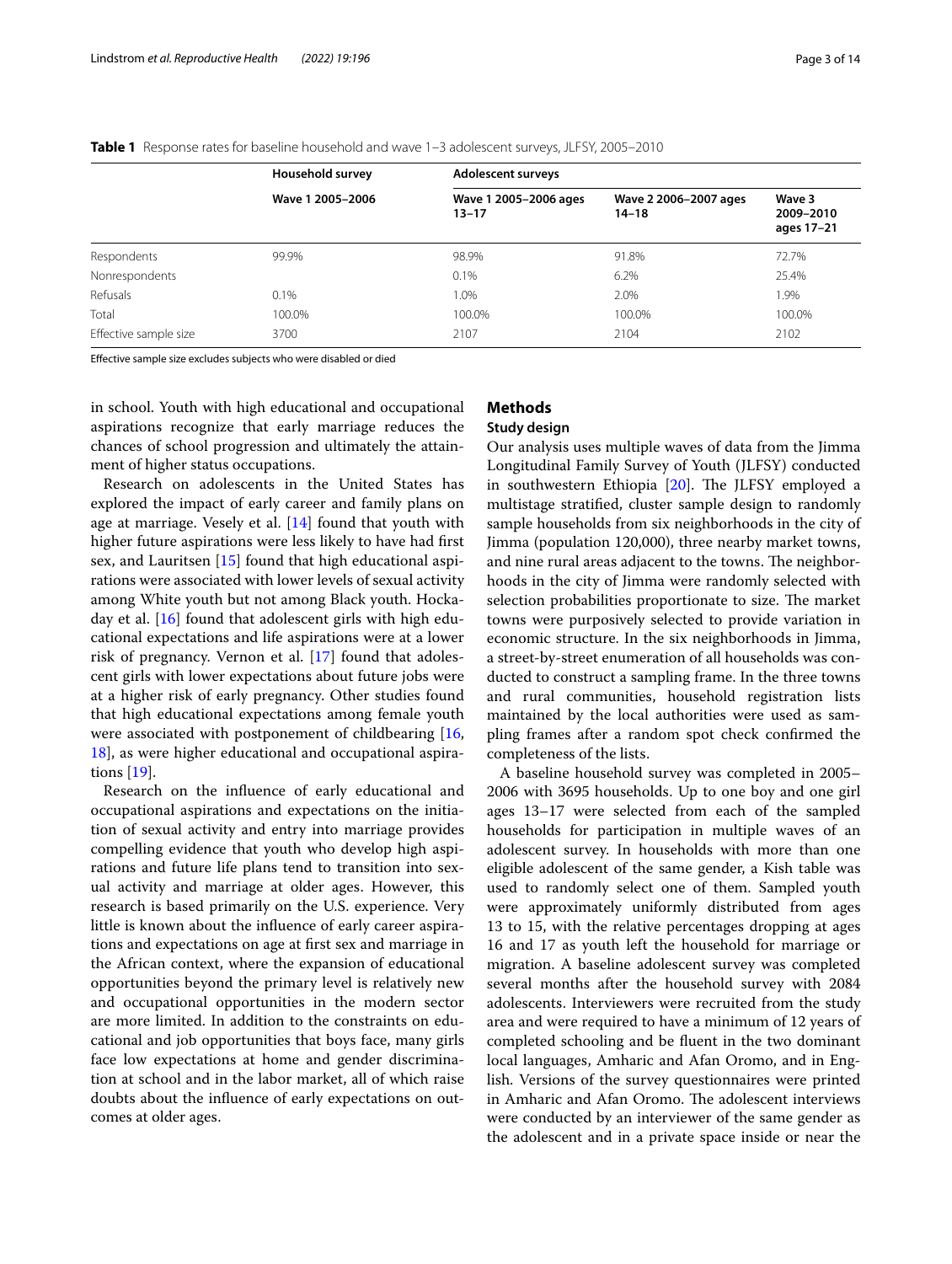# <span id="page-3-0"></span>**Table 2** Variable defnitions, JLFSY 2005–2010

Dependent variables (wave 3)

First sex  $=1$  if first sex in a given life year and 0 otherwise

First marriage = 1 if first marriage in a given life year and 0 otherwise

Independent variables

Life expectations (wave 1, age 13–17)

 Career expectations: Standard normal index based on factor analysis of highest expected years of schooling and expected occupation coded according to the Standard International Occupational Prestige Scale

Expected age at frst marriage: Age at which respondents expected to marry

 Personal autonomy: Standard normal index based on factor analysis of responses to four questions regarding ability to make life decisions: 1. Could you decide to have a job that your parents do not approve of? 2. Could you marry a person whom your parents did not approve of? 3. Do you think you will decide who your future spouse will be? 4. If your parents chose a partner for you whom you did not want to marry, would you tell them so? High values correspond to greater influence over decisions

 Gender equality: Standard normal index based on factor analysis of responses to 10 statements on women and men's roles: 1. A woman should always listen to her husband. 2. A husband should have the fnal say in all major family matters. 3. Marriage by abduction is acceptable. 4. There is nothing a woman can do if her husband has a mistress. 5. Female circumcision is a practice that should continue. 6. Normally a man should not have to do housework. 7. A woman could be mayor. 8. A wife should be allowed to request a divorce. 9. A women should be allowed to marry a man of her choice. 10. It is acceptable for females to buy condoms. In wave 1, the responses were agree or disagree. High values of the index correspond to more gender egalitarian attitudes

School participation

In school (time varying, waves 1, 2, and  $3)=1$  if student in a given life year and 0 otherwise

Membership in youth clubs (wave 1, age  $13-17$ ) = 1 if member of a youth club and 0 otherwise

Family and community environment (wave 1, age 13–17)

 Religiosity: Standard normal index based on factor analysis of responses to fve questions on religious practices: 1. In the last year, on religious days in which you should attend church/mosque, how often did you go? 2. In the last year, on religious days of fasting, how often did you fast? 3. Do you or have you ever received religious instruction outside of your home, for example Koranic school or Bible classes? 4. How often do you pray? 5. How important is religion to you? High values of the index correspond to higher levels of religious observance

Parents' desired age of daughter's marriage: Average of the age at which the respondent thinks her father and her mother want her to marry

Parents' highest year of schooling: Highest year of schooling completed by father or mother

 Household wealth: Standard normal index based on factor analysis of ten household measures: owns radio, television, electric stove, bicycle, motorcycle, home; has electricity, protected source of drinking water, toilet, and non-dirt foor

Female headed household = 1 if female household head and 0 otherwise

adolescent's place of residence. Second and third wave adolescent surveys were conducted in 2006–2007 and 2009–2010. The response rates for the baseline household and adolescent surveys were close to 100%, with very low refusal rates (see Tables [1,](#page-2-0) [2\)](#page-3-0). In the second and third adolescent survey waves, multiple visits were made to households in an attempt to locate youth who moved away from the study area on return visits. The refusal rate rose to 2% in the second and third wave adolescent surveys, and the nonresponse rate rose from 6% in the second wave to 25% in the third wave. The overall response rates of 92% in the second wave survey and 73% in the third wave survey are quite good for a longitudinal study of adolescents. The primary reasons for lost to followup were that youth migrated to another place in Ethiopia (64%), migrated to another country (32%), or left to attend university (4%).

#### **Measures**

The second and third wave adolescent survey questionnaires asked youth whether they had ever had sexual intercourse and the age at which they frst had intercourse. To reduce the prevalence of underreporting of premarital sexual activity the interviewers used nonverbal response cards for soliciting responses to sensitive questions about sexual knowledge, attitudes, and practices. The cards were designed to address concerns about social desirability bias and privacy and were feld tested in a survey of youth in an area adjacent to the JLFSY study area [[21](#page-12-17), [22\]](#page-12-18). All three adolescent survey waves also asked marital status and age at frst marriage.

The focus of our analysis is the impact of life expectations developed at younger ages on the risk of frst sex and frst marriage during the adolescent ages. Our measures of life expectations and the family environment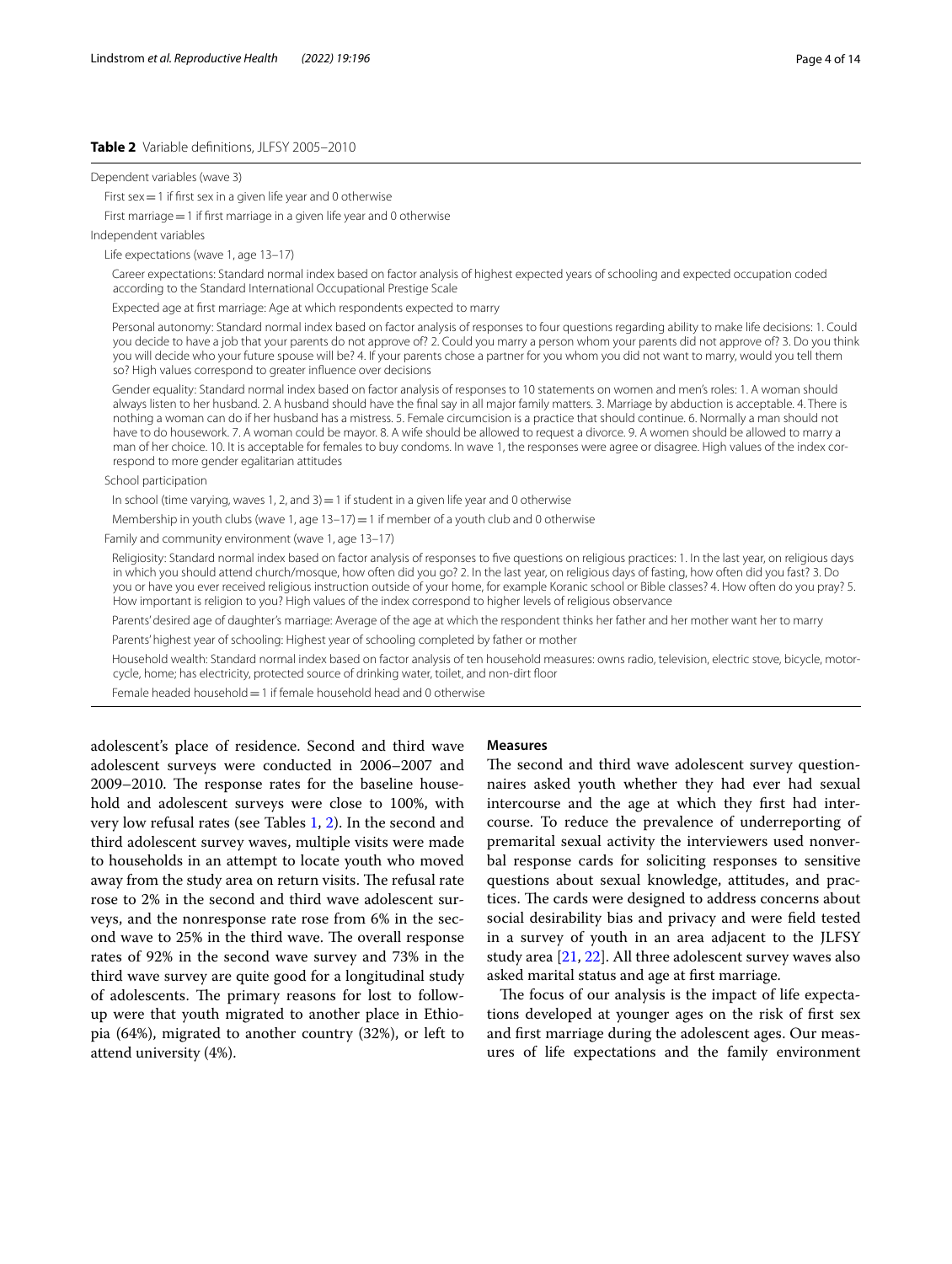come from the frst wave survey when the adolescents were ages 13–17. Our measure of career expectations is a standard normal index based on a factor analysis of highest expected year of schooling and expected occupation coded with the Standard International Occupational Prestige Scale  $[23]$  $[23]$  $[23]$ .<sup>[1](#page-4-0)</sup> The use of a composite index based on educational and occupational expectations to measure career expectations follows Rojewski and Yang [[26\]](#page-12-20) and evidence from prior studies of the close interrelatedness of the two concepts [\[27](#page-12-21)[–29\]](#page-12-22). We expected high career expectations to be associated with delayed frst sex among both male and female youth. Prior studies provide strong evidence of a close connection between the initiation of sexual activity and entry into marriage in Ethiopia [[6](#page-12-23), [30](#page-13-0), [31\]](#page-13-1), especially for females. In our analysis of frst marriage, we used as a predictor the adolescent's expected age at frst marriage. Bayer [[32\]](#page-13-2), in a study of U.S. young adults, found that their expected age of marriage measured at ages 17–18 was the single best predictor of their ages at marriage. We also included a measure of personal autonomy that is a standard normal index based on a factor analysis of responses to four questions regarding perceived ability to make life decisions regarding occupation and partner selection without parents' approval. High values on the index correspond to high levels of autonomy. We expect high levels of autonomy among male youth to be associated with earlier age at frst sex because it is likely to correlate with less parental control. The expected effect of autonomy for females is ambiguous because less parental control could result in both more opportunities to engage in sexual activity and a greater desire to challenge traditional gender roles and pursue higher education and a career. We included a gender equality index based on a factor analysis of responses to 10 statements on women and men's roles. High values on the index correspond to more gender egalitarian attitudes. Plotnick [\[33\]](#page-13-3) found that U.S. female youth who supported more egalitarian views of women's roles were more likely to be sexually active than female youth with more traditional views. Others have found that male-dominant gender role attitudes among male youth are associated with greater risk taking [\[5](#page-12-24)]. Research on U.S. female youth has found that less traditional gender attitudes are associated with delayed frst birth [\[19](#page-12-15)].

We expect in the Ethiopian context that more egalitarian gender roles will be associated with delayed frst sex among both male and female youth. Our expectations for female youth are the opposite of fndings among U.S. youth because of the close relationship in Ethiopia between the timing of frst sex and frst marriage, and our expectation that female youth with more egalitarian attitudes will want to avoid early sexual activity if it places them at a greater risk of early marriage. Similarly, we expect that female youth with more egalitarian gender attitudes will delay frst marriage.

We measured school participation with two variables: a time-varying indicator of in school status and an indicator of participation in a youth club. Youth clubs in the study area include sports, academic, cultural activities, civics, reproductive health, and vocational training. Studies of youth in the United States found that participation in after school sports was associated with later age at first sex among females  $[34, 35]$  $[34, 35]$  $[34, 35]$  $[34, 35]$  $[34, 35]$ , and earlier age at first sex among males. Studies also found that participation in sports and other school-based extracurricular activities was associated with higher educational aspirations [[36\]](#page-13-6) and other positive developmental outcomes [[37](#page-13-7), [38\]](#page-13-8). In the Ethiopian context we expect participation in youth clubs to be associated with delayed frst sex among male and female youth and delayed marriage among female youth because of the expected positive association between participation in clubs and higher educational and occupational aspirations.

To measure the early family environment, we included a standard normal religiosity index that is based on a factor analysis of fve questions on religious practices, training and importance. Crockett et al. [[39\]](#page-13-9) in a study of U.S. youth found that higher levels of religiosity were associated with older age at first sex. They suggested that greater religious involvement refected personal beliefs regarding sexual conduct, and that time spent in religious activities may have reduced the opportunities for youth to engage in sexual activities. We expect high levels of religiosity to be associated with delayed frst sex among males but earlier frst sex and frst marriage among females. Because of the close connection between sexual initiation and marriage among females in Ethiopia, and the strong connection between traditional beliefs and early marriage, we expect highly religious females to transition into frst sex and frst marriage at earlier ages than less religious females. For males, sexual initiation is not so closely linked to marriage and therefore we expect higher levels of religiosity to be associated with delayed first sex. The baseline adolescent questionnaire asked the adolescents the age at which they believed their father and their mother wanted them to get married. We took the mean of these two responses to measure the

<span id="page-4-0"></span> $1$  The Standard International Occupational Prestige Scale has not been validated in contemporary Ethiopia. The last two published efforts to develop occupational prestige rankings for Ethiopia were based on small samples of primary and secondary students interviewed in 1958 by Schack [\[24](#page-12-25)] and university students interviewed in the late 1960s by Brown [[25](#page-12-26)]. Both studies found that students ranked government and occupations requiring higher education at the top and unskilled occupations at the bottom, and Brown found that the Ethiopian rankings were highly correlated with American rankings of comparable occupations.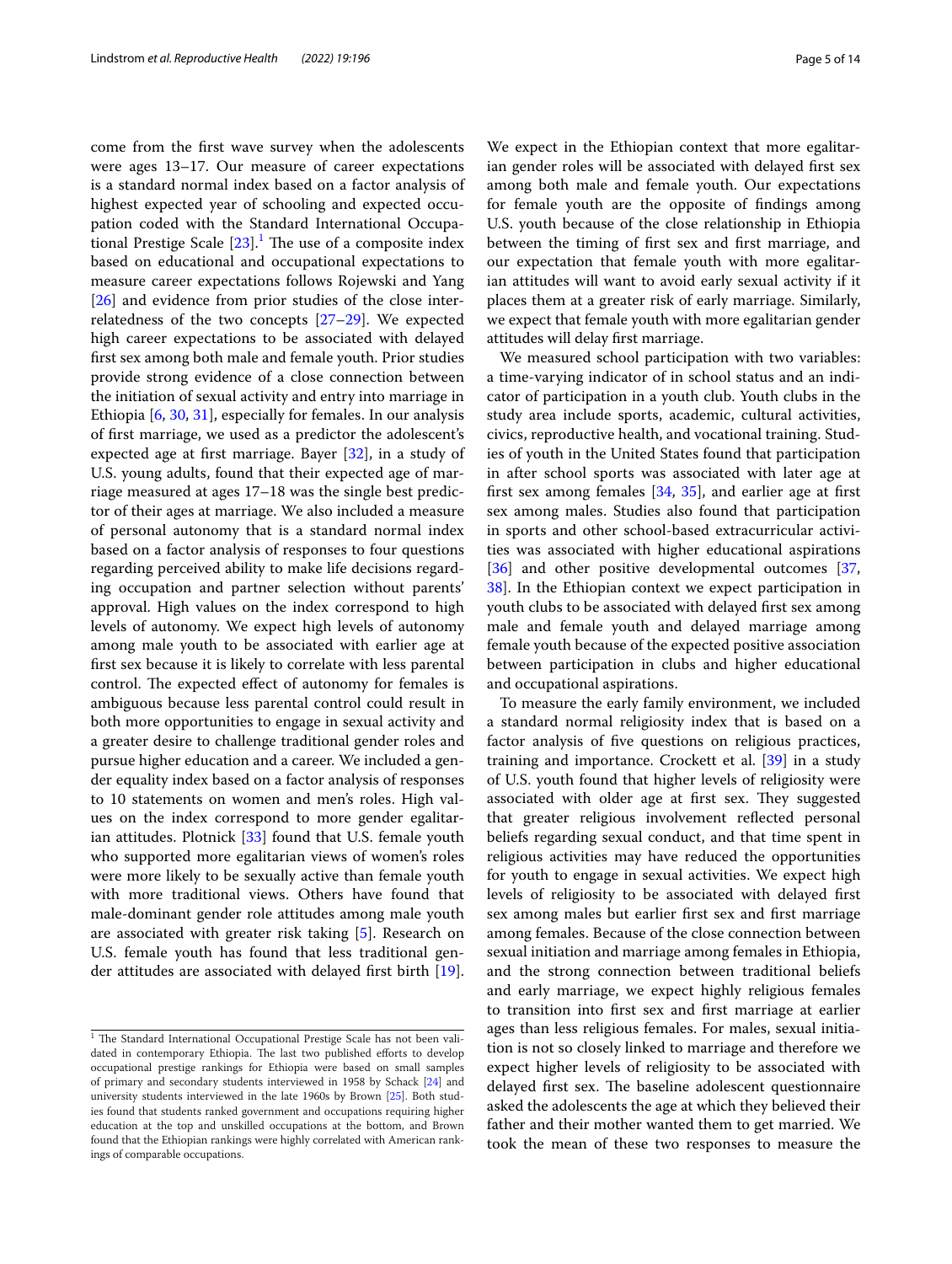<span id="page-5-0"></span>

|  |  | <b>Table 3</b> Sample means for males and females by in-sample and lost to follow-up status. JLFSY 2005–2010 |  |
|--|--|--------------------------------------------------------------------------------------------------------------|--|
|--|--|--------------------------------------------------------------------------------------------------------------|--|

|                                             | <b>Males</b> |                   | <b>Females</b> |                   |
|---------------------------------------------|--------------|-------------------|----------------|-------------------|
|                                             | In-sample    | Lost to follow-up | In-sample      | Lost to follow-up |
| First sex                                   | 0.171        |                   | 0.246          |                   |
| First marriage                              | 0.008        |                   | 0.113          |                   |
| Life expectations (age 13-17)               |              |                   |                |                   |
| Career expectations                         | 0.066        | $0.214*$          | 0.122          | $-0.043***$       |
| Expected age at marriage                    |              |                   | 25.9           | 26.0              |
| Personal autonomy                           | 0.036        | $0.206*$          | 0.211          | $0.104*$          |
| Gender equality                             | $-0.036$     | $-0.077$          | 0.383          | 0.311             |
| School participation                        |              |                   |                |                   |
| Membership in youth clubs (age 13-17)       | 0.600        | 0.633             | 0.574          | 0.534             |
| Family and community environment (age13-17) |              |                   |                |                   |
| Religiosity                                 | $-0.131$     | $-0.242$          | 0.108          | 0.176             |
| Parents' desired age of daughter's marriage | 27.5         | 26.8              | 25.0           | $24.6*$           |
| Parents' highest year of schooling          | 4.277        | 4.889*            | 5.114          | 4.911             |
| Household wealth                            | 0.225        | 0.292             | 0.406          | 0.353             |
| Female headed house                         | 0.188        | 0.242             | 0.235          | 0.241             |
| City                                        | 0.680        | 0.680             | 0.718          | 0.740             |
| Town                                        | 0.084        | 0.078             | 0.081          | 0.075             |
| Number of observations                      | 870          | 162               | 651            | 349               |

Signifcance levels for diference of means/proportions test, sample weights applied

\**P*<0.10, \*\**P*<0.05, \*\*\**P*<0.01

adolescents' perception of parents' desired age at marriage. We expect female youth who believed their parents wanted them to delay marriage to marry at older ages. We included parents' highest year of schooling and an index of household wealth to control for socioeconomic status, and we included an indicator variable for female headed household. Axinn and Thornton  $[40]$  $[40]$  found in the United States that higher values of parents' education and mothers' ideal age for children to marry were associated with older age at marriage. Multiple studies in the United States have also found that living in a single parent household was associated with lower age at frst sex  $[39, 41-43]$  $[39, 41-43]$  $[39, 41-43]$  $[39, 41-43]$ , earlier age at first birth  $[19]$  $[19]$ , and earlier age at marriage [[44](#page-13-13)]. Finally, we included control variables for the level of urbanization in the study sites.

## **Models**

To estimate the efects of early expectations and family environment on age at frst sex and frst marriage, we used discrete-time logistic hazard regression models. Because of the low prevalence of frst marriage among adolescent males in the study area, we modeled the hazard for frst marriage only for females. We began exposure to the risk of frst sex and frst marriage at age 11. We constructed a person-year data fle that followed the youth from age 11 up to the age of the event or right censoring. Duration times to first sex and first marriage were right censored at the time of the wave 3 adolescent survey if the youth had not had frst sex or frst marriage by the time of the interview. The analysis file includes data for 870 males and 651 females who completed at least the first and third wave surveys. The vast majority of these cases also completed the second wave survey as well. At the time of the third wave survey the youth were ages 17–21. We used sample weights for generating descriptive statistics and in our regression models, and we estimated the regression models with robust standard errors that adjusted for clustering at the community level.

#### **Descriptive statistics**

Sample attrition is a common concern in longitudinal studies. Sample attrition can introduce bias into study results to the extent that subjects who are lost to follow-up are diferent from subjects who remain under observation. Table [3](#page-5-0) presents the sample means for the dependent and independent variables in our analysis for the male and female youth who remained in the sample and for the lost to follow-up youth. By the time of the wave 3 survey, 17% of the in-sample males had frst sexual intercourse, as had 24.6% of the in-sample female youth. Less than 1% of the in-sample male youth and 11.3% of the in-sample female youth were married by the time of the wave 3 survey. As a point of comparison, we found the percentages of 17- to 21-year-old females and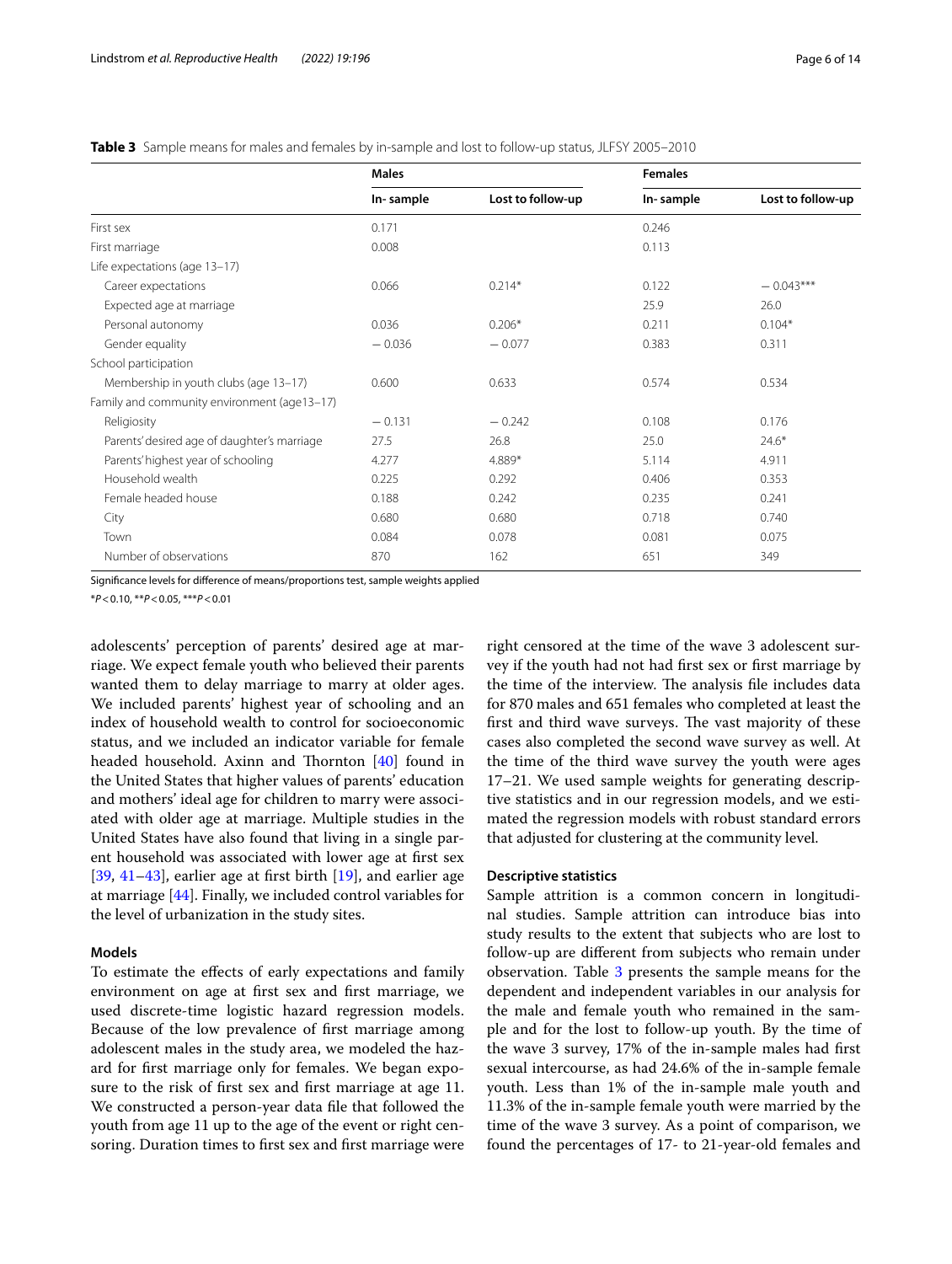<span id="page-6-0"></span>

|  |  | Table 4 Parameter estimates from logistic regression models      |  |
|--|--|------------------------------------------------------------------|--|
|  |  | predicting lost to follow-up, males and females, JLFSY 2005-2010 |  |

|                                              | Males     | <b>Females</b> |
|----------------------------------------------|-----------|----------------|
| Life expectations (age 13-17)                |           |                |
| Career expectations                          | 0.169     | $-0.200**$     |
| Expected age at marriage                     |           | 0.028          |
| Personal autonomy                            | 0.118     | $-0.100$       |
| Gender equality                              | $-0.102$  | $-0.087$       |
| School participation                         |           |                |
| Membership in youth clubs (age 13–17)        | 0.044     | $-0.031$       |
| Family and community environment (age 13-17) |           |                |
| Religiosity                                  | $-0.070$  | 0.118          |
| Parents' desired age of daughter's marriage  |           | $-0.040*$      |
| Parents' highest year of schooling           | $0.037**$ | $-0.003$       |
| Household wealth                             | 0.033     | $-0.067$       |
| Female headed house                          | 0.354     | $-0.060$       |
| City                                         | $-0.437$  | 0.515          |
| Town                                         | $-0.451*$ | 0.324          |
| Rural (ref.)                                 |           |                |
| Number of observations                       | 1032      | 1000           |
| Pseudo $R^2$                                 | 0.016     | 0016           |

Robust standard errors adjusted for clustering at the community level, sample weights applied

\**P*<0.10, \*\**P*<0.05, \*\*\**P*<0.01

males in urban areas of Ethiopia that had sexual intercourse and had ever been married in the 2011 Ethiopia Demographic and Health Survey [[45\]](#page-13-14). Close to 23% of male youth had frst sex and 2.8% had ever been married. Among females, 32% had frst sex and 23.1% had ever been married. Although the two samples are not directly comparable, the fgures from the DHS suggest that the JLFSY sample may be biased downward with respect to ever married females.

Among males, the lost to follow-up youth tended have slightly higher career expectations, slightly higher levels of personal autonomy, and more educated parents. The diferences on these three measures are marginally signifcant at the 0.10 level. None of the diferences on the other nine measures listed in Table [3](#page-5-0) are statistically signifcant. In the case of females, the lost to follow-up youth tended to have lower career expectations, lower levels of personal autonomy, and lower parents' desired age at marriage. Only the diference in career expectations is statistically signifcant at the 0.01 level, whereas the other two diferences are marginally signifcant at the 0.10 level. As was the case with males, none of the diferences on the other nine measures are statistically significant. These results along with the information on reasons participants are lost to follow-up suggest that some of the males who left the study area were likely pursuing better educational and occupation opportunities, whereas the selective out-migration of females with lower career expectations suggests other processes were at work. Based on other information collected in the feld, we believe the two primary reasons females left the study area were for domestic work in the capital city and international locations (mainly the Gulf states) and for marriage.

To explore the issue of selective sample attrition further, we estimated a logistic regression model using baseline sample characteristics to predict participants lost to follow-up (Table  $4$ ). The model provides an additional test of whether youth lost to follow-up were signifcantly diferent from the in-sample youth on observed characteristics that are also related to the timing of frst sex and frst marriage. Among males, parents' highest year of schooling is the only variable that predicted sample attrition at the 0.05 signifcance level. Males who were lost to follow-up tended to have parents with higher levels of education. None of the other individual or family-level variables are signifcant. In the case of females, career expectations is the only statistically signifcant variable at the 0.05 level of signifcance. Females with low career expectations tended to be at a higher risk of leaving the study area. Parents' desired age at marriage is marginally signifcant at the 0.10 level: females whose parents wanted them to marry at young ages tended to be at a higher risk of being lost to follow-up. If our hypotheses about the negative efects of career expectations and parents' desired age at marriage are correct, then these results are consistent with higher than expected sample attrition of females who were at a higher risk of early marriage.

## **Results**

We turn now to the results from the discrete-time logistic hazard regression models predicting frst sexual intercourse and frst marriage. In the frst sex models and the frst marriage model, we tested for interactions between age (time-varying) and in school status. The interactions tested whether the predicted negative efect of being in school on the hazard of frst sex and frst marriage wore off with age. We found significant age and in school interactions in the frst sex models but not in the frst marriage model. We report in Table [5](#page-7-0) the results from the male and female frst sex models with the interaction term and the results for the frst marriage model without the interaction term. Among male youth, high career expectations were associated with a signifcantly lower hazard of frst sex. Being in school also signifcantly lowered the hazard, but the signifcant positive efects of age and the age–in school interaction indicate that the protective effect of in school status wore off as youth got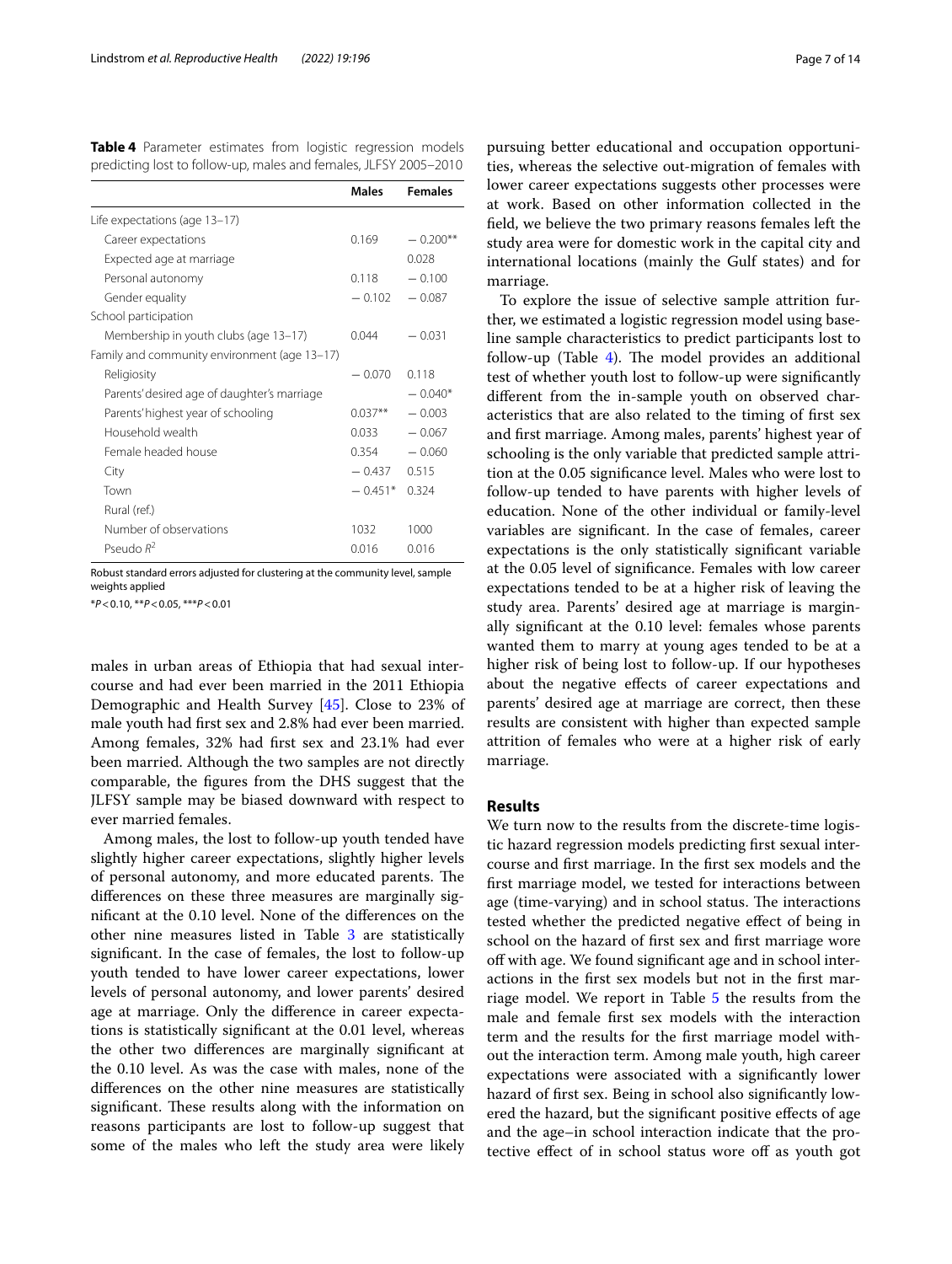|                                             | <b>First sex males</b> | <b>First sex females</b> | <b>First</b>        |
|---------------------------------------------|------------------------|--------------------------|---------------------|
|                                             |                        |                          | marriage<br>females |
| Had first sex in a prior year               |                        |                          | $2.764***$          |
| Life expectations (age 13-17)               |                        |                          |                     |
| Career expectations                         | $-0.143**$             | $-0.363***$              |                     |
| Expected age at marriage                    |                        |                          | $-0.049$            |
| Personal autonomy                           | 0.165                  | $-0.067$                 | $-0.288$            |
| Gender equality                             | 0.136                  | 0.014                    | 0.210               |
| School participation                        |                        |                          |                     |
| In school (time varying)                    | $-5.002**$             | $-3.517**$               | $-0.681*$           |
| Membership in youth clubs (age 13-17)       | 0.092                  | 0.025                    | 0.139               |
| Family and community environment (age13-17) |                        |                          |                     |
| Religiosity                                 | $-0.001$               | 0.036                    | 0.157               |
| Parents' desired age of daughter's marriage |                        |                          | $-0.078**$          |
| Parents' highest year of schooling          | $0.043***$             | $-0.025$                 | $-0.033$            |
| Household wealth                            | $-0.002$               | $-0.216$                 | 0.042               |
| Female headed house                         | $0.610**$              | $-0.301$                 | $-0.588**$          |
| City                                        | $1.639***$             | $1.115***$               | $-0.581$            |
| Town                                        | $1.210**$              | $0.790*$                 | 0.006               |
| Rural (ref.)                                |                        |                          |                     |
| Duration dependence                         |                        |                          |                     |
| Age (time varying)                          | $0.302***$             | $0.276***$               | $0.260***$          |
| Age $\times$ in school interaction          | $0.275***$             | $0.196***$               |                     |
| Number of life years                        | 7339                   | 5314                     | 5504                |
| Number of observations                      | 870                    | 651                      | 651                 |
| Pseudo $R^2$                                | 0.208                  | 0.139                    | 0.282               |

<span id="page-7-0"></span>Table 5 Parameter estimates from discrete-time hazard models predicting first sexual intercourse and first marriage, JLFSY 2005–2010

Robust standard errors adjusted for clustering at the community level, sample weights applied

\**P*<0.10, \*\**P*<0.05, \*\*\**P*<0.01

older. Parents' highest year of schooling, female headed household, and living in an urban area were all associated with a signifcantly higher hazard of frst sex. Parents with higher levels of education may have been more permissive than other parents with their sons and provided them with greater freedoms. We suspect male youth in female headed households tended to have less parental supervision than youth in two-parent households. Youth in urban areas also have more opportunities than youth in rural communities to avoid the supervision of parents, all of which place them at a higher risk of first sex. The basic pattern of results for female youth was very similar to that of male youth. Higher career expectations and being in school at younger ages were associated with a lower hazard of frst sex, and living in an urban area was associated with a higher risk. In comparison to males, the magnitude of the efect of career expectations for females was more than twice as large. In contrast to males, parents' education and living in a female headed household had no effect on the hazard of first sex for females. This last result is consistent with the greater supervision and more restricted freedom of movement that unmarried girls experience in Ethiopia [\[6\]](#page-12-23).

In summary, consistent with our predictions career expectations formed at younger ages infuenced the timing of frst sex at older ages. Not only did being in school at younger ages lower the hazard of early sexual initiation, higher educational and occupational expectations lowered the hazard as well. In addition to testing for an interaction between age and in school status, we also tested for an interaction between career expectations and age to test whether the delaying efect of high career expectations on age at first sex also wore off with time. We found no evidence of interaction effects in the male and female models. Unlike the efect of being a student, which changed from placing youth at a lower hazard of frst sex to eventually a higher hazard of frst sex, high career expectations were consistently protective of early sexual initiation throughout the adolescent years.

We graphed the predicted probabilities from the discrete-time logistic hazard regression models to show the relative impact of in-school status and adolescents'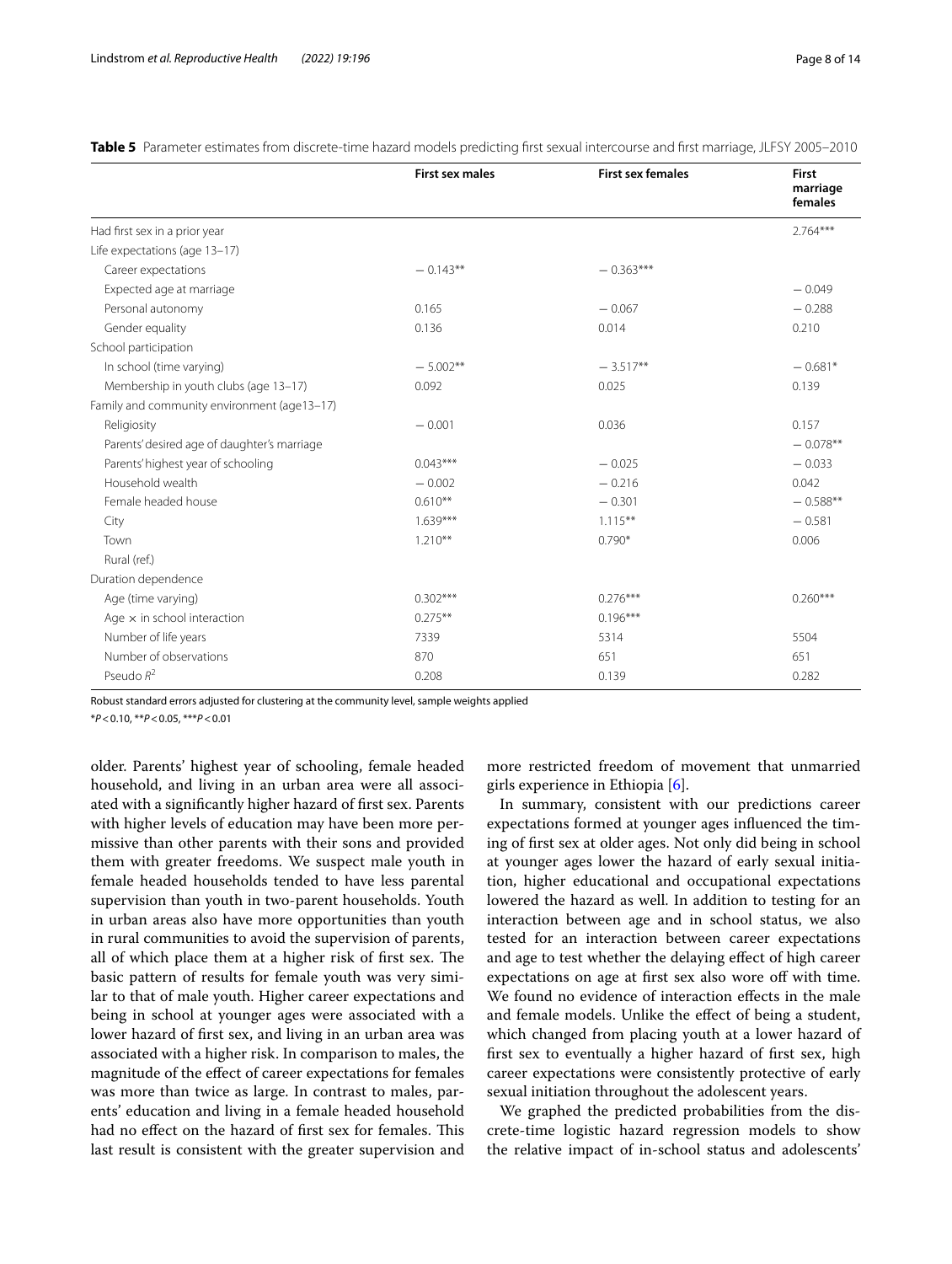

<span id="page-8-0"></span>



<span id="page-8-1"></span>career expectations on the risk of fst sex. Figure [1](#page-8-0) presents the mean age-specifc probabilities of frst sex for males if they are out of school and if they are in school with low career expectations or high career expectations. Low expectations have a value of  $-1$  (1 standard deviation below the mean) and high expectations have a value of 1 (1 standard deviation above the mean). All other covariates are as observed. The graph shows that up to around ages 17–18 males who were in school had a lower probability of frst sex than males who were out of school. However, after ages 17–18, the probability of frst sex for males who were still in school rapidly surpassed that of out-of-school males. Having high career expectations prolonged the protective efects of student status for males, but only modestly. In the case of females, the delaying efect of high career expectations was much larger than for males, and it extended by more than one year the age at which the probability of frst sex for females in school was below that of out-of-school females (Fig. [2\)](#page-8-1).

Our results provide clear evidence that high career expectations are associated with delayed frst sex for



<span id="page-8-2"></span>adolescents in Ethiopia. These results are consistent with a large body of research from other countries that connects aspirations in early adolescence to a wide range of later life outcomes, including educational [[29](#page-12-22)] and occupational attainment [\[27](#page-12-21), [46\]](#page-13-15), as well as the initiation of sexual experience  $[14]$  $[14]$ . Theory and evidence, however, also suggest that family background has potentially signifcant moderating efects on the infuence of early life aspirations and expectations on subsequent behavior [[47](#page-13-16), [48\]](#page-13-17). Youth expectations and behavior are infuenced not only by individual traits but also by family context, which provides the resources needed to realize life plans and aspirations [\[49](#page-13-18)]. Family cultural and fnancial resources play a critical role in academic achievement and can either reinforce youth aspirations and expectations or dampen them [[26](#page-12-20), [27](#page-12-21)]. In accord with our fndings and the research literature, we pursued our analysis of age at frst sex one step further and tested for the moderating efects of family cultural and fnancial capital, measured by parents' highest year of schooling and household wealth. Parents with higher levels of education understand the role and value of education in future occupational attainment and are more aware of behaviors that lead to educational success than parents with little or no school experience. They also serve as models for their children. We reestimated the frst sex models for males and females with interactions between career expectations and parents' schooling and career expectations and household wealth added separately. The parents' education interaction was statistically signifcant in both the male and female samples, and the wealth interaction was signifcant only in the female sample.

Figures [3,](#page-8-2) [4](#page-9-0) graph the mean predicted probabilities of frst sex among male and female youth for low and high career expectations across the range of parents' highest year of schooling, and Fig. [5](#page-9-1) graphs the mean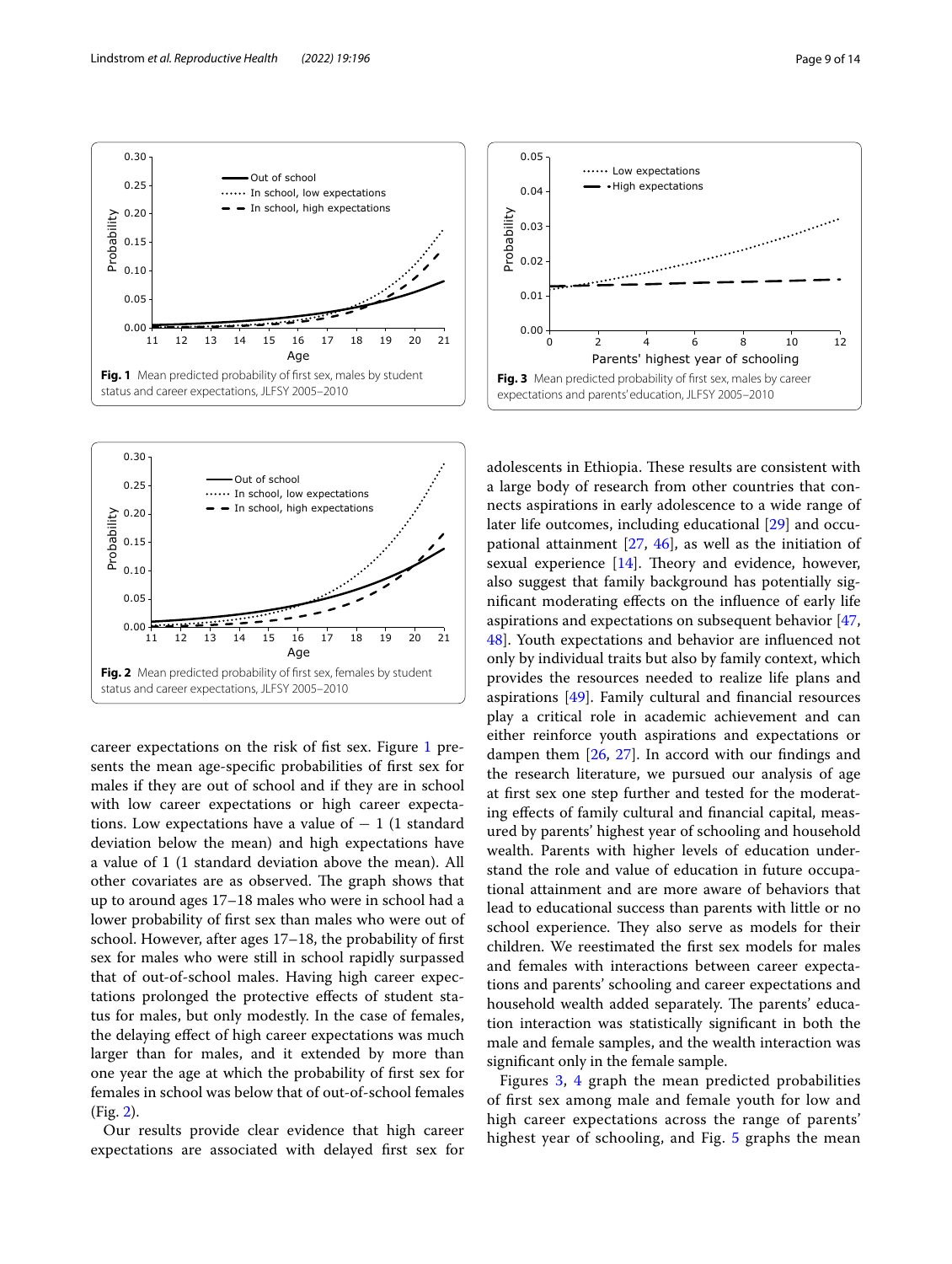

<span id="page-9-0"></span>

<span id="page-9-1"></span>predicted probabilities of frst sex among female youth by low and high career expectations for diferent values of the household wealth index. In the case of males, the interaction model reveals that the positive relationship between parents' schooling and the hazard of frst sex only existed among youth with low career expectations. Among male youth with high career expectations, parents' education had no apparent effect. The result is still consistent with our earlier conjecture that more educated parents provide greater freedom to their sons than less educated parents do, but it suggests that either this greater freedom is only given to sons who demonstrate low educational and occupational expectations or that it is only taken advantage of by such sons. Regardless, the result from the interaction model provides clear evidence of the signifcant efect of high career expectations on lowering the hazard of early sexual initiation. In the case of female youth, the relative efect of career expectations also increases with increases in parents' education. However, in contrast to male youth, the delaying efect of high career expectations becomes increasingly large with increases in parents' education. Interestingly, a slight positive slope in the probability of frst sex for female youth with low career expectations suggests that the leniency or reduced supervision that we observed among male youth with low career expectations and more educated parents also seems to apply to female youth with low career expectations. Figure [5](#page-9-1) graphs the mean predicted probabilities of frst sex among female youth with low and high career expectations by level of household wealth. As was the case with parents' education, the relative efect of career expectations increases with increases in household wealth. However, in contrast to parents' education, the probability of frst sex declines with increases in household wealth for all levels of career expectations, but it declines the most for females with high career expectations.

We now turn to the hazard of frst marriage among female youth. The final column in Table [5](#page-7-0) presents the results from the model predicting the hazard of frst marriage among female youth. Because of the very close relationship in Ethiopia between the timing of frst sex and frst marriage, we included in the model a time-varying indicator variable of ever had frst sex lagged by one year. We also added to the model expected age at frst marriage and the parents' desired age at frst marriage. We did not include career expectations in the model of frst marriage because it was correlated with ever had frst sex and expected age at marriage. Having had frst sex in a prior year increased the hazard that a female youth married by a factor of close to 16 ( $e^{2.764}$ ). In contrast, being in school was associated with a signifcantly lower hazard of marriage. Unlike with age at frst sex, we found no evidence that the protective efect of being a student wore of during adolescence for the risk of marriage. Contrary to our predictions, we found no evidence that expected age at marriage had any efect on the risk of marriage during adolescence. However, we did fnd that female youth's perception of parents' desired age at marriage did have a very signifcant efect. Female youth who believed their parents wanted them to marry at older ages were at a lower risk of early marriage than other female youth. We also found that female youth in female headed households were at a signifcantly lower risk of early marriage. This finding stands in stark contrast to first sex among male youth in similar households. One possible explanation for the delaying efect of female headship on marriage is that female household heads needed the labor and/or earnings of an adolescent daughter and therefore had an interest in delaying their marriage.

We present in Fig. [6](#page-10-0) the mean predicted probabilities of frst marriage among female youth by student status and perceived parental preferences regarding age at marriage. Being in school was associated with a lower probability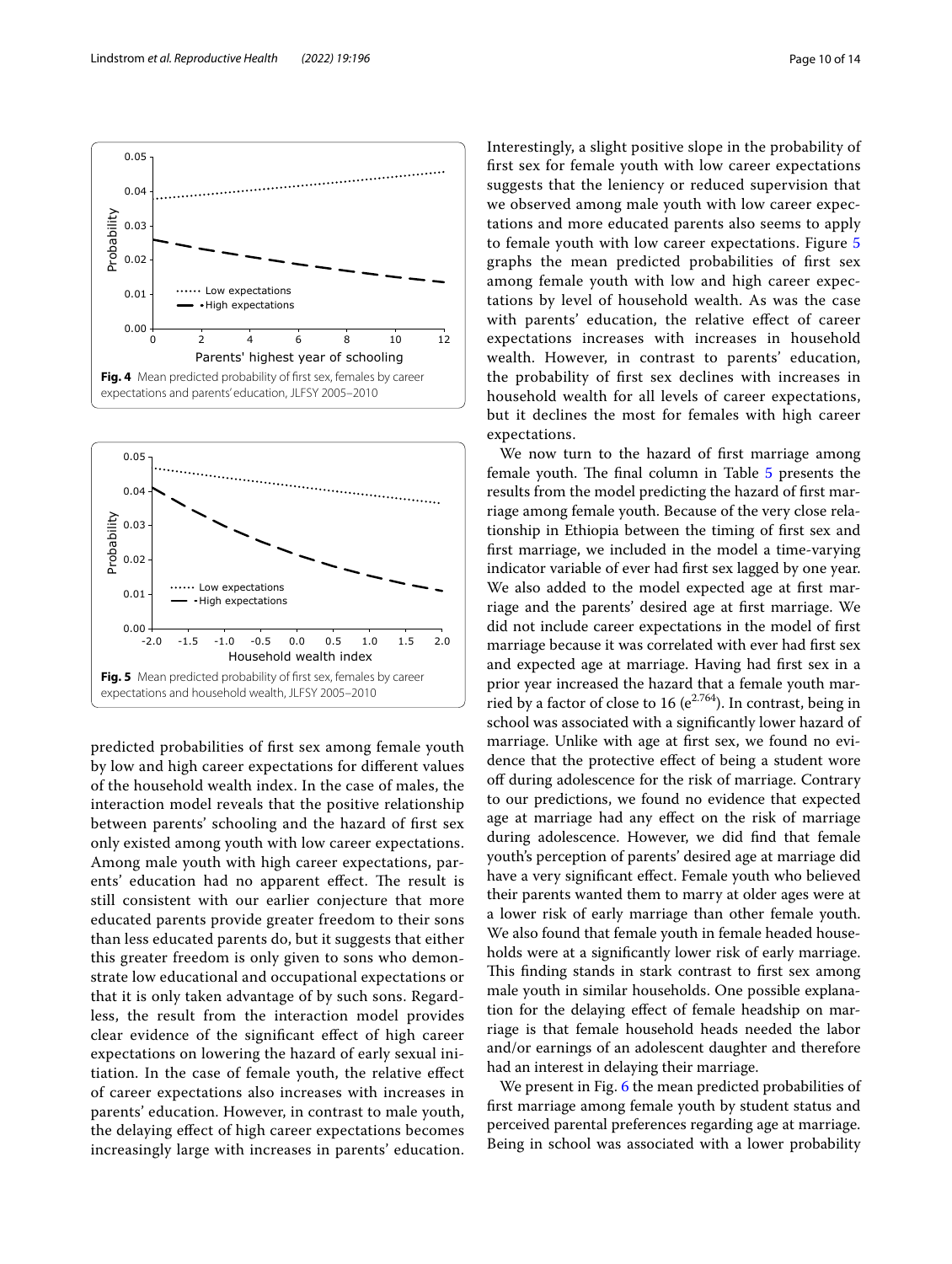

<span id="page-10-0"></span>of marriage for females at all ages, not just younger ages. The graph also highlights the comparatively large effect that parents' desires for age at marriage had on the timing of daughters' marriage. Having parents who desired an older age at marriage (1 standard deviation above the mean) lowered the probability of marriage among outof-school females close to the probability of marriage for in school youth. Having parents who desired a younger age at marriage (1 standard deviation below the mean) approximately doubled the probability of marriage compared to in school youth.

# **Discussion**

The influence of early adolescent career aspirations and expectations on later occupational outcomes is well documented [[50,](#page-13-19) [51](#page-13-20)]. Research demonstrates that adolescent aspirations and expectations are relatively stable across the adolescent years [[52,](#page-13-21) [53](#page-13-22)] and that earlier aspirations and expectations are strongly predictive of aspirations and expectations at older ages [[26\]](#page-12-20). In this study, we used measures of educational and occupational expectations. Aspirations are defned in the literature as what youth ideally would like to do, and expectations are what they believe they realistically will attain [[54–](#page-13-23)[56](#page-13-24)]. Hence, expectations come closer to what youth believe is possible. Indeed, research fnds that expectations tend to be lower than aspirations [[51](#page-13-20), [57](#page-13-25), [58\]](#page-13-26) and that over time aspirations move closer to expectations  $[54]$  $[54]$  $[54]$ . The premise of our study is that educational and occupational expectations will infuence the timing of frst sex and marriage to the extent that youth view early sex and early marriage as obstacles to achieving their career goals. We found strong evidence that male and female youth who had high career expectations in early adolescence were at a signifcantly lower risk of frst sex during adolescence and early adulthood than were youth with low expectations. The delaying effect of high expectations operated in addition to the protective efect of student status. However, unlike student status, which wore of by late adolescence and eventually placed youth at an even higher risk of frst sex, the delaying efect of high expectations persisted across the adolescent years. Youth in the study area who developed high educational and occupational expectations at young ages recognized that entering into sexual relationships could make it more difficult for them to achieve their career goals. The potential threat that early sex poses for high educational and occupational attainment is greater for females than males in Ethiopian society, and our results are consistent with this threat. The relative efects of high career expectations were substantially larger for female compared to male youth. Female youth who had career expectations 1 standard deviation above the mean had a hazard of frst sex that was 30% (e<sup>−</sup>0.363) lower than that of females with average career expectations. Among males who had career expectations 1 standard deviation above the mean, their hazard of frst sex was only 13% ( $e^{-0.143}$ ) lower than that of males with average career expectations.

Family context clearly plays an important role in the development of adolescents' career expectations and life plans. Although we did not study these processes here, we did include measures of family resources and structure that infuence adolescent opportunities to engage in early sex. In our main efects models, we found that male youth with more highly educated parents and in female headed households were at a greater risk of frst sex. We interpreted both of these results as stemming from greater freedom and permissiveness and less parental supervision. Among female youth, both factors had negative efects on the risk of frst sex, although neither coefficient was statistically significant, suggesting that in similar family contexts girls experienced less freedom and greater supervision than boys did. We also tested whether parents' education and household wealth mediated the efects of career expectations on the risk of frst sex. We found clear evidence that, indeed, the delaying efect of high career expectations was largest among male and female youth who had highly educated parents, as well as among female youth in wealthier households.

In addition to increasing the relative infuence of high career expectations on delaying the timing of frst sex, parents play an instrumental role in the development of children's educational and occupational expectations. The strong positive association between parents' and children's aspirations and expectations is one of the most consistent fndings in the research literature on adolescent development and achievement [[27,](#page-12-21) [47,](#page-13-16) [59\]](#page-13-27). In our sample, the correlation coefficient for youth's perception of their parents' career expectations for them and their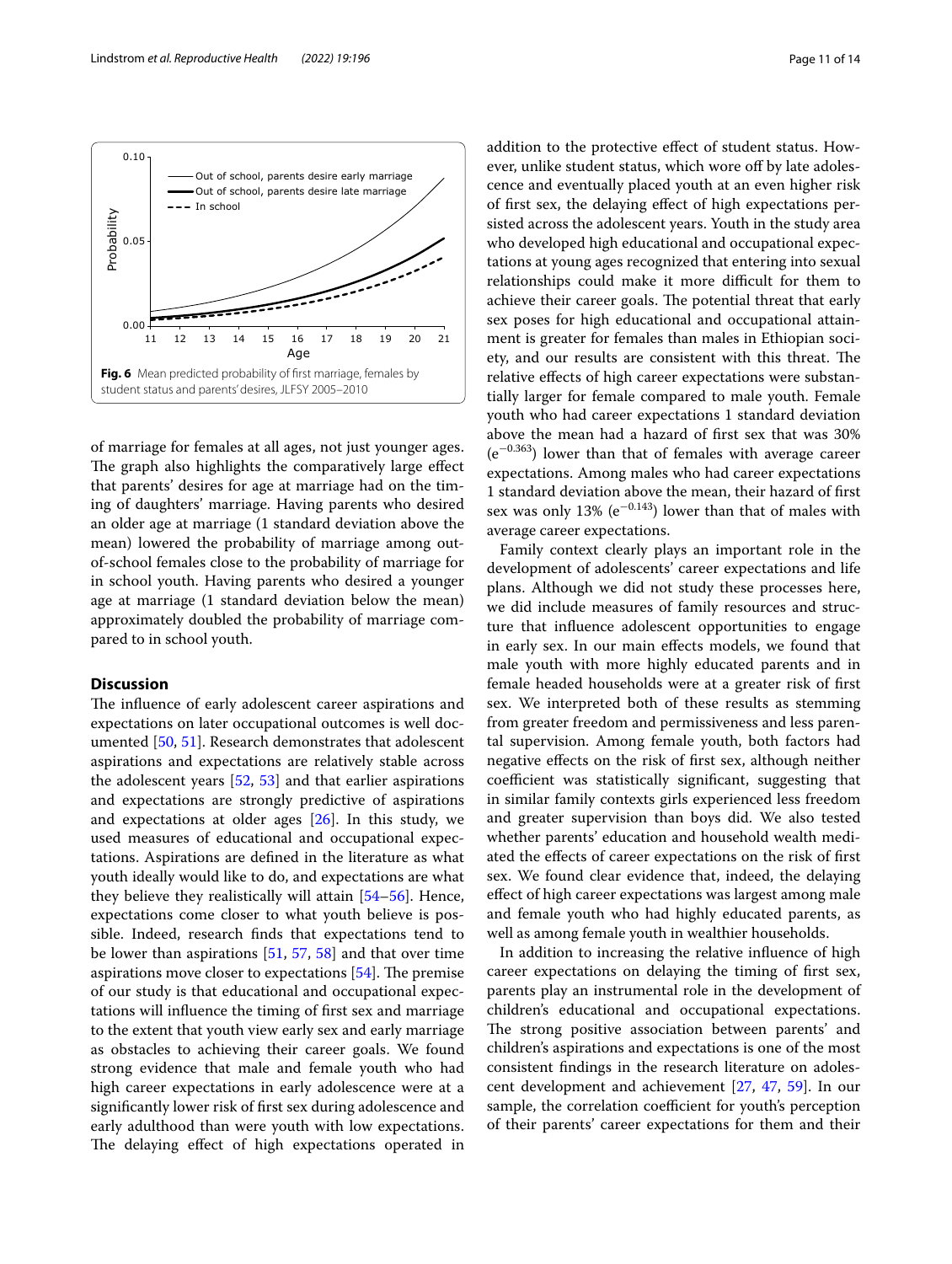own career expectations was 0.71 for males and 0.68 for females.

Delaying the start of sexual activity is especially important for female adolescents who want to delay marriage. The connection between first sex and first marriage is very high in Ethiopia and has remained fairly stable over recent decades [\[6](#page-12-23), [60\]](#page-13-28). In our sample, unmarried female youth who had sexual intercourse were at 16 times the risk of marriage in a subsequent year than female youth who had not had first sex. The comparatively large effect of frst sex on marriage provides a strong incentive for female youth with high educational and occupational expectations to delay sexual activity. Once adolescent girls in Ethiopia become sexually active, the chance that they will soon marry increases greatly. As was the case with frst sex during the early and mid-adolescent years, being a student prolonged the time to first marriage. However, in contrast to the case of frst sex, we found no evidence of a decline in the protective efect of student status over time. Although being in school at upper levels of education may place young women at a higher risk of frst sex, they are still at a lower risk of marriage than similar women who aged out of school.

Parents communicate to children their goals and expectations. We included in our model of marriage the age at which female youth believed their parents wanted them to marry. Parents' preferred age at marriage had a larger and more signifcant impact on girls' age at marriage than girls' own expected age at marriage. This result is strong evidence of one of the ways that parents can infuence their children's behavior, by setting expectations for the timing of key transitions. We also found that girls in female headed households were at a lower risk of early marriage. Female headed households in Ethiopia are typically more economically disadvantaged and vulnerable than male headed households. We suggested that the need of a daughter's labor and income assistance might be one explanation for this fnding. It is also possible that mothers are more likely than fathers to prefer an older age at marriage for their daughters and that in female headed households, mothers have more infuence on their daughter's behavior than in male headed households.

Sample attrition is a shortcoming of the JLFSY data. We found that male youth who were lost to follow-up tended to have higher career expectations than males who remained in the sample and that female youth who were lost to follow-up tended to have lower career expectations than females who remained in the sample. Given the signifcant positive relationship we found between age at frst sex and career expectations among males, the selective attrition of males with high career expectations would bias the estimated effects of career expectations upward if sexually active males tended to leave the study area. In the case of females, the selective attrition of females with low career expectations would bias our estimated efects of career expectations on frst sex and frst marriage downward if the transition into sexual activity and marriage was connected to young women's movement out of the study area.

Our overall fndings are consistent with fndings from studies of adolescents and youth in the United States and in other countries. Our study is one of very few of African youth that uses longitudinal survey data to test the efects of early life expectations on the timing of frst sex and marriage at older ages. Our results confrm that even in a development context where the expansion of public education is relatively recent and professional employment in the modern sectors of the economy is comparatively new, youth who develop life plans with high educational and occupational expectations recognize the risks that early sex and marriage place on their chances of achieving their goals. An important caveat to our fndings is that decisions about the timing of frst sex and frst marriage are not always entirely under the control of adolescents. A survey of adolescents and young adults conducted in an area adjacent to the JLFSY study area estimated that approximately 8 percent of young people ages 13–24 who had ever had sex were raped at the time of first sex [[22\]](#page-12-18).

#### **Conclusions**

Our results provide confrmation that in Ethiopia keeping male and female adolescents in school is protective of early sexual initiation, but only up to late adolescence. However, instilling high educational and occupational expectations in children at young ages can have longterm positive efects on encouraging them to delay sexual activity and marriage. The potential effects of high expectations are especially large for girls. Parents play a large role in both keeping their children in school longer and encouraging them to develop career goals and life plans. Parents' goals and expectations are especially important for girls. In Ethiopia it is traditional for girls to marry during adolescence, so the age at which parents desire their daughters to marry has a signifcant impact on girls' age at marriage, even more so than what girls themselves want. It is important that schools communicate to parents the lasting importance of instilling and supporting high expectations with respect to school and work in their children. Of course, not all children will be nor can be in the top professional ranks, but higher aspirational goals within any occupation that keep youth in school longer and delay sexual initiation and marriage will have positive efects not only on human capital formation but on a range of other subsequent life outcomes.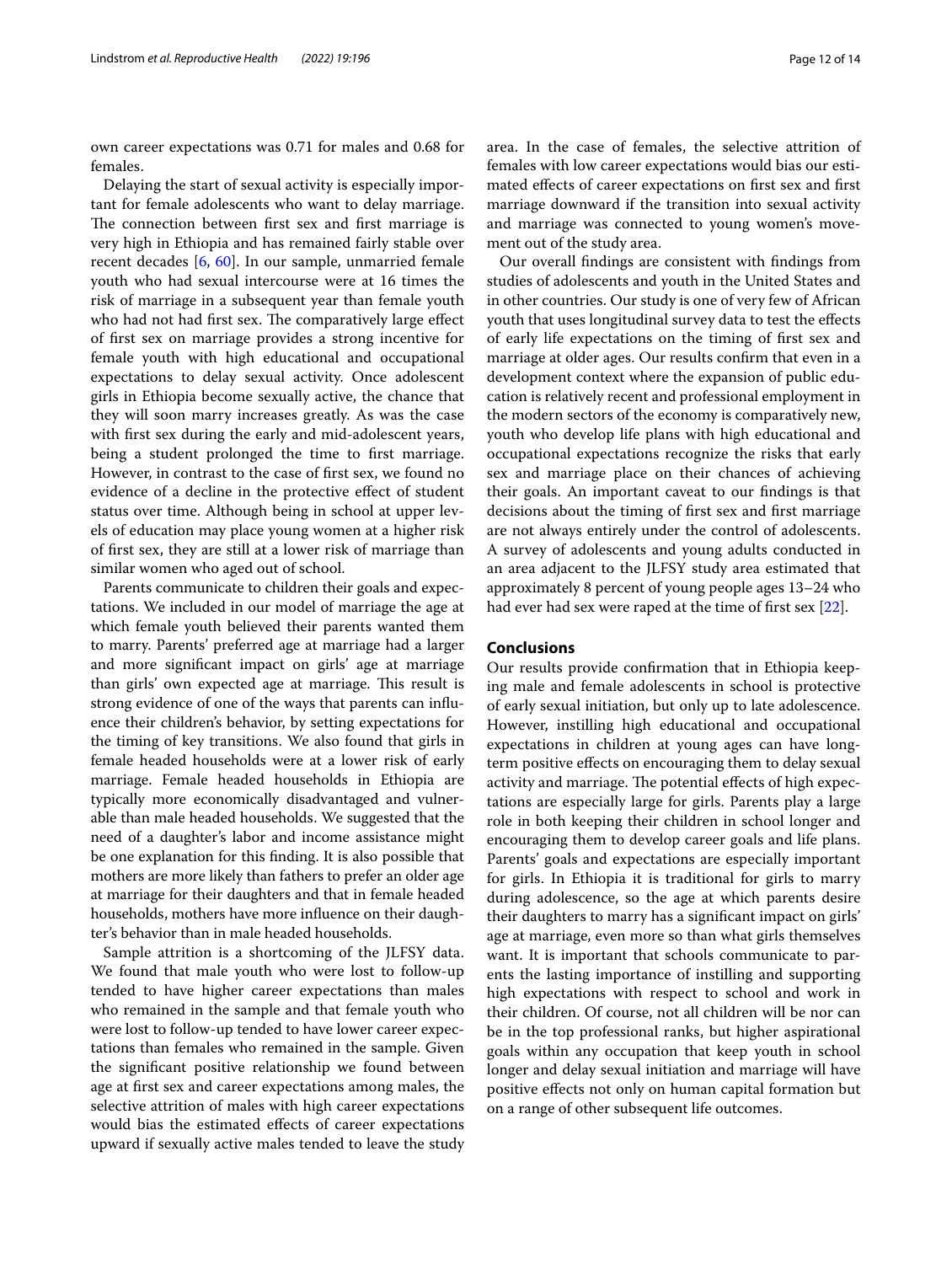#### **Abbreviations**

JLFSY: Jimma Longitudinal Family Survey of Youth; DHS: Demographic and Health Survey.

#### **Acknowledgements**

Not applicable.

#### **About this supplement**

This article has been published as part of Reproductive Health Volume 19 Supplement 1 2022: Sexual and Reproductive Health in Ethiopia: Gains and Refections Over the Past Two Decades. The full contents of the supplement are available at [https://reproductive-health-journal.biomedcentral.com/artic](https://reproductive-health-journal.biomedcentral.com/articles/supplements/volume-19-supplement-1) [les/supplements/volume-19-supplement-1](https://reproductive-health-journal.biomedcentral.com/articles/supplements/volume-19-supplement-1).

#### **Authors' contributions**

DPL and TB designed the study and oversaw data collection. DPL and IS conducted the statistical analyses. DPL wrote the frst draft of the manuscript. DPL, IS, TB, and MG read and approved the manuscript. All authors read and approved the fnal manuscript.

#### **Funding**

The Jimma Longitudinal Family Survey of Youth was funded by the David and Lucile Packard Foundation, with additional support from The Mellon Foundation; the Compton Foundation; and the Population Studies and Training Center at Brown University, which receives funding from the National Institutes of Health (P2C HD041020) for general support. The funders did not participate in designing the study, collecting and analyzing the data, or writing and reviewing the manuscript. Publication costs are funded by the David and Lucile Packard Foundation.

#### **Availability of data and materials**

The data from the JLFSY are available upon request to David\_Lindstrom@ brown.edu.

#### **Declarations**

#### **Ethics approval and consent to participate**

Human subjects protocols for all aspects of the JLFSY were approved by the Institutional Review Board at Brown University and the Ethical Clearance Committee of the Research and Publications Office, Jimma University. Informed consent was obtained verbally from each respondent before interviewing started at each survey wave. Verbal rather than written consent was used because of the relatively high rates of illiteracy in the study population.

#### **Consent for publication**

Not applicable.

#### **Competing interests**

The authors have no competing interests.

#### **Author details**

<sup>1</sup> Population Studies and Training Center, Brown University, Providence, USA.<br><sup>2</sup> Department of Population and Eamily Hoalth, Jimma University, Jimma. Department of Population and Family Health, Jimma University, Jimma, Ethiopia.

Received: 3 September 2021 Accepted: 7 September 2021 Published online: 13 June 2022

#### **References**

- <span id="page-12-0"></span>1. UN (United Nations). World population prospects 2019. File POP/7-1 File POP/7-1: Total population (both sexes combined) by five-year age group, region, subregion and country, 1950–2100. 2019. [https://population.un.](https://population.un.org/wpp/Download/Standard/Population/) [org/wpp/Download/Standard/Population/](https://population.un.org/wpp/Download/Standard/Population/) Accessed 8 Jan 2021.
- <span id="page-12-1"></span>2. CSA (Central Statistical Agency) [Ethiopia] and ICF. Ethiopia Demographic and Health Survey 2016. Addis Ababa, Ethiopia, and Rockville, Maryland, USA: CSA and ICF; 2016.
- <span id="page-12-2"></span>3. Ministry of Health [Federal Democratic Republic of Ethiopia]. National adolescent and youth health strategy (2016–2020). 2016.
- <span id="page-12-3"></span>4. Jejeebhoy SJ. Women's education, autonomy, and reproductive behavior: experience from developing countries. Oxford: Clarendon Press; 1995.
- <span id="page-12-24"></span>5. Karim AM, Magnani RJ, Morgan GT, Bond KC. Reproductive health risk and protective factors among unmarried youth in Ghana. Int Fam Plan Perspect. 2003;29(1):14–24.
- <span id="page-12-23"></span>6. Lindstrom DP, Kiros GE, Hogan DP. Transition into frst intercourse, marriage, and childbearing among Ethiopian women. Genus. 2009;LXV(2):45–77.
- 7. Meekers D. Sexual initiation and premarital childbearing in sub-Saharan Africa. Popul Stud. 1994;48:47–84.
- <span id="page-12-4"></span>8. NRC/IOM (National Research Council and Institute of Medicine). Growing up global: the changing transitions to adulthood in developing countries. Panel on transitions to adulthood in developing countries, Lloyd CB (ed.). Washington: National Academies Press; 2005.
- <span id="page-12-5"></span>9. Lindstrom DP, Brambila Paz C. Alternative theories of the relationship of schooling and work to family formation: the Mexican paradox. Soc Biol. 2001;48(3–4):278–97.
- <span id="page-12-6"></span>10. Loyd CB, Mensch BS. Marriage and childbirth as factors in dropping out from school: an analysis of DHS data from sub-Saharan Africa. Popul Stud. 2008;62(1):1–13.
- <span id="page-12-7"></span>11. Meekers D, Ahmed G. Contemporary patterns of adolescent sexuality in urban Botswana. J Biosoc Sci. 2000;32:467–85.
- <span id="page-12-8"></span>12. Ikamari LDE. The effect of education on the timing of marriage in Kenya. Demogr Res. 2005;12(1):1–28.
- <span id="page-12-9"></span>13. Plotnick RD. Adolescent expectations and desires about marriage and parenthood. J Adolesc. 2007;30:943–63.
- <span id="page-12-10"></span>14. Vesely SK, Wyatt VH, Oman RF, Aspy CB, Kegler MC, Rodine S, Marshall L, McLeroy KR. The potential protective effects of youth assets from adolescent sexual risk behaviors. J Adolesc Health. 2004;34:356–65.
- <span id="page-12-11"></span>15. Lauritsen JL. Explaining race and gender diferences in adolescent sexual behavior. Soc Forces. 1994;72(3):859–84.
- <span id="page-12-12"></span>16. Hockaday C, Crase SJ, Shelley MC, Stockdate DF. A prospective study of adolescent pregnancy. J Adolesc. 2000;23:423–38.
- <span id="page-12-13"></span>17. Vernon ME, Green JA, Frothingham TE. Teenage pregnancy: a prospective study of self-esteem and other sociodemographic factors. Pediatrics. 1983;72(5):632–5.
- <span id="page-12-14"></span>18. Hanson SL, Myers DE, Ginsburg AL. The role of responsibility and knowledge in reducing teenage out-of-wedlock childbearing. J Marriage Fam. 1987;49:241–56.
- <span id="page-12-15"></span>19. Stewart J. The mommy track: the consequences of gender ideology and aspirations at frst motherhood. J Sociol Soc Welfare. 2003;XXX(2):3–30.
- <span id="page-12-16"></span>20. Lindstrom DP, Belachew T, Hadley C, Hogan D. Jimma Longitudinal Family Survey of Youth (JLFSY): study design. Population Studies and Training Center, Brown University and Department of Population and Family Health, Jimma University. 2018.
- <span id="page-12-17"></span>21. Lindstrom DP, Belachew T, Hadley C, Klein Hattori M, Hogan D, Tessema F. Nonmarital sex and condom knowledge among Ethiopian young people: improved estimates using a nonverbal response card. Stud Fam Plann. 2010;41(4):251–62.
- <span id="page-12-18"></span>22. Lindstrom DP, Klein Hattori M, Belachew T, Tessema F. Lifting the curtain on the conditions of sexual initiation among youth in Ethiopia. J Adolesc Health. 2012;50:614–20.
- <span id="page-12-19"></span>23. Ganzeboo HBG, Treiman DJ. Internationally comparable measures of occupational status for the 1988 international standard classifcation of occupations. Soc Sci Res. 1996;25:201–39.
- <span id="page-12-25"></span>24. Shack WA. Occupational prestige, status, and social change in modern Ethiopia. Afr J Int Afr Inst. 1976;46(2):166–81.
- <span id="page-12-26"></span>25. Brown RL. Occupational prestige and the Ethiopian student. J Couns Dev. 1969;48(3):222–8.
- <span id="page-12-20"></span>26. Rojewski JW, Yang B. Longitudinal analysis of select infuences on adolescents' occupational aspirations. J Vocat Behav. 1997;51:375–410.
- <span id="page-12-21"></span>27. Ashby JS, Schoon I. Career success: the role of teenage career aspirations, ambition value and gender in predicting adult social status and earnings. J Vocat Behav. 2010;77:350–60.
- 28. Chavira G, Cooper CR, Vasquez-Salgado Y. Pathways to achievement: career and educational aspirations and expectations of Latina/o parents and early adolescents. J Latinos Educ. 2016;15(3):214–28.
- <span id="page-12-22"></span>29. Lent RW, Brown SD, Hackett G. Toward a unifying cognitive theory of career and academic interest, choice, and performance. J Vocat Behav. 1994;45:79–122.